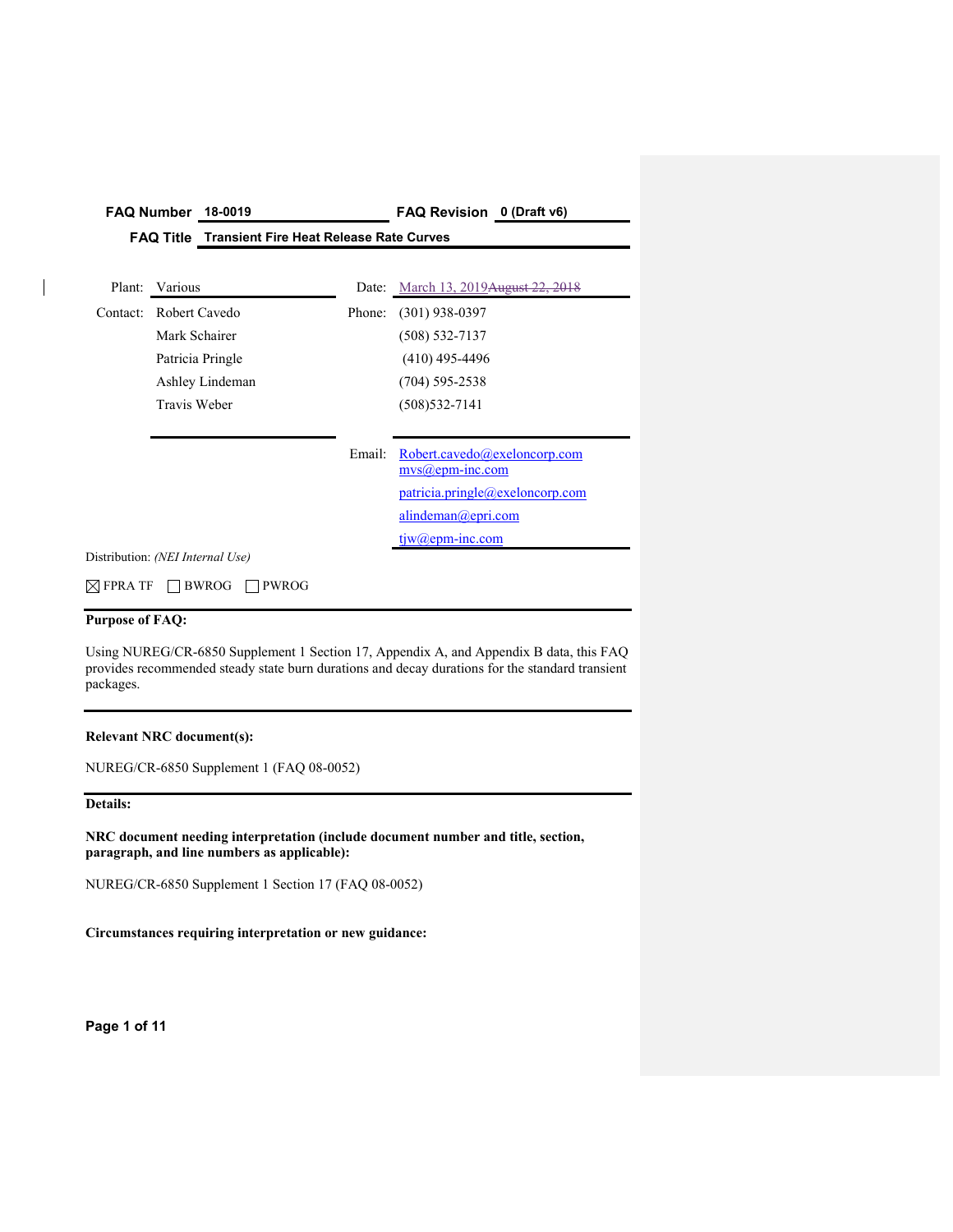**FAQ Number 18-0019 FAQ Revision 0 (Draft v6)** 

**FAQ Title Transient Fire Heat Release Rate Curves** 

The guidance in NUREG/CR-6850 Supplement 1 Section 17 (FAQ 08-0052) specifies growth rates for typical transient packages but doesn't specify a steady state burn duration or decay rateduration.

**Detail contentious points if licensee and NRC have not reached consensus on the facts and circumstances:** 

None.

#### **Potentially relevant existing FAQ numbers:**

FAQ 08-0052

#### **Response Section:**

#### **Proposed resolution of FAQ and the basis for the proposal:**

The guidance in NUREG/CR-6850 Supplement 1 Section 17 (FAQ 08-0052) does provide the basis for the growth rate in Appendices A and B. This includes several complete heat release rate (HRR) growth profiles. These same profiles are used to estimate the steady state burn duration and decay portions of the curve.

The risk contribution of transient scenarios is a function of the peak heat release rate and the total energy deposited from the fire. As the NUREG/CR-6850 guidance already provides the peak HRR (317 kW Table G-1), the burn durations and decay profiles should be related to the energy deposited by the fire. This is estimated by discretizing the HRR curves in the NUREG/CR-6850 Supplement 1 Appendices A and B to assign a MJ total energy deposited determine the total energy released for each curve. The development for these curves is contained in Attachment 1 of this FAQ. Per NUREG/CR-68050, Supplement 1 the LBL fires are discounted as not being typical of nuclear power plant applications. Here is the summary chart of the bounding MJstotal energy released for each HRR test grouptest.

#### **Table 1**

**Summary of NUREG/CR-6850 Supplement 1 Appendices A and B HRR MJTotal Energy Released** 

| #     | Test                                       | <b>Total</b><br><b>Energy</b><br>[MJ] |
|-------|--------------------------------------------|---------------------------------------|
| $A-1$ | NUREG/CR-4680 test 7, small trash can fire | 33.5                                  |
| $A-2$ | NUREG/CR-4680 test 8, small trash can fire | 74.3                                  |
| $A-3$ | NUREG/CR-4680 test 9, large trash can fire | 239                                   |

**Commented [MB1]:** It's not clear what this sentence is attempting to convey. The guidance presented in NUREG/CR-6850 relied, in part, on empirical data that included HRR profiles.

**Commented [MB2]:** A basis for this statement should be provided especially since the presence of the curves in NUREG/CR-6850, Supplement 1 indicates that these fires are considered typical in NPPs.

**Commented [MN3]:** Why aren't the two tests from the NISTFR-4018 being used in this analysis for case A- These tests are referenced in Appendix A of NUREG-6850 Supplement 1 as part of the basis for the creation of the 8 minute fire growth profile..

" Overall, the five available tests indicate fire growth times that range from about 7 to 13 minutes. Based on these test results, the recommended practice for this type of fuel source, general refuse in a plastic trash receptacle, is to assume a fire growth time of 8 minutes." – Page A-5 NUREG-6850 Supplement 1

**Page 2 of 11**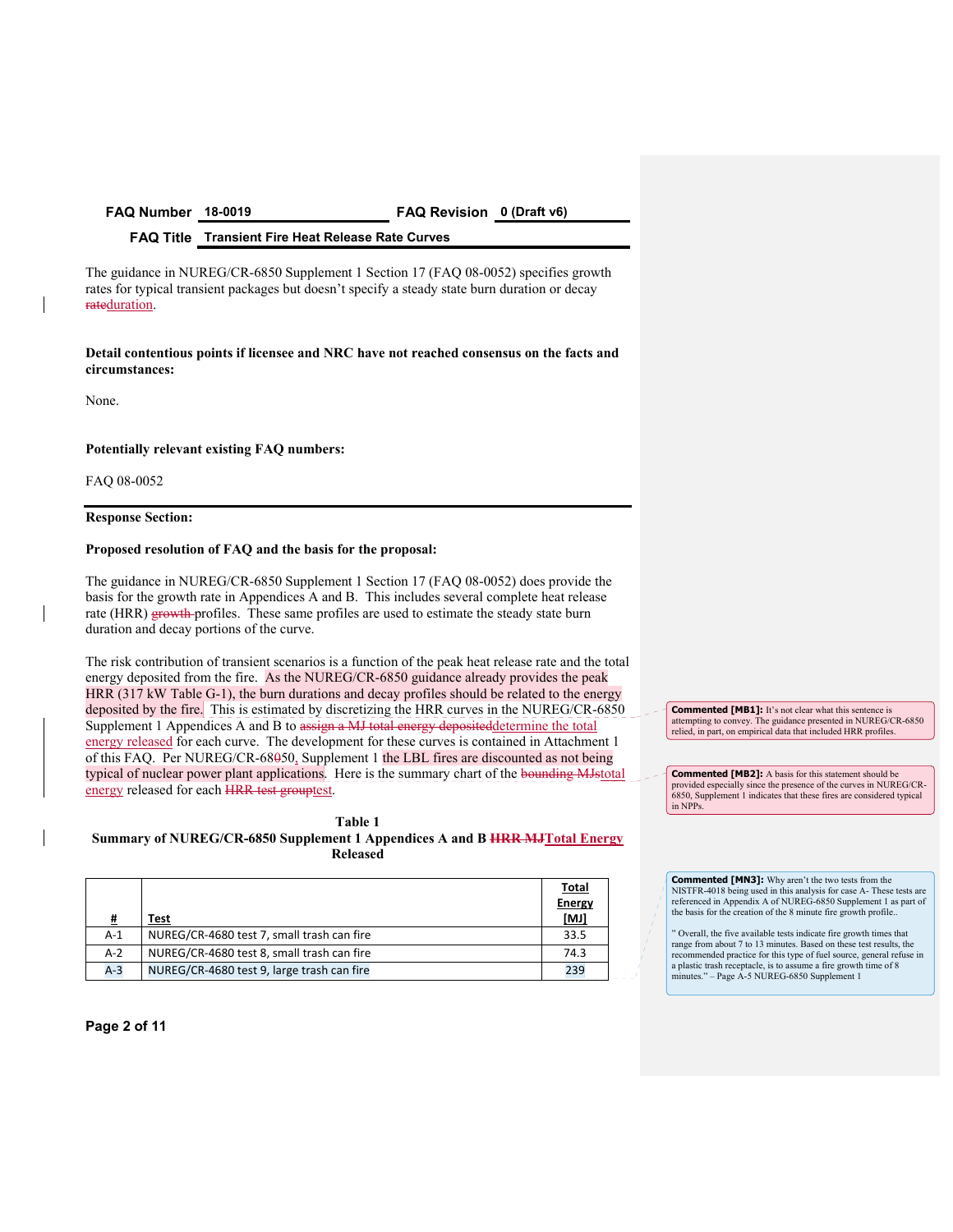| FAQ Number 18-0019 | <b>FAQ Revision</b> 0 (Draft v6) |  |
|--------------------|----------------------------------|--|
|                    |                                  |  |

**FAQ Title Transient Fire Heat Release Rate Curves** 

B-3 The heat release rate profile from SNL test 5 involving fuel package 3 15.2

on not only the SNL test 5 but also the LBL tests as documented in NUREG-6850 Supplement 1 Appendix B

"Given the available test results, the recommended general practice<br>for the case of a trash bag fire (i.e., general refuse collected into a<br>plastic bag but not contained within a trash receptacle) is based on a<br>blending of

**Page 3 of 11**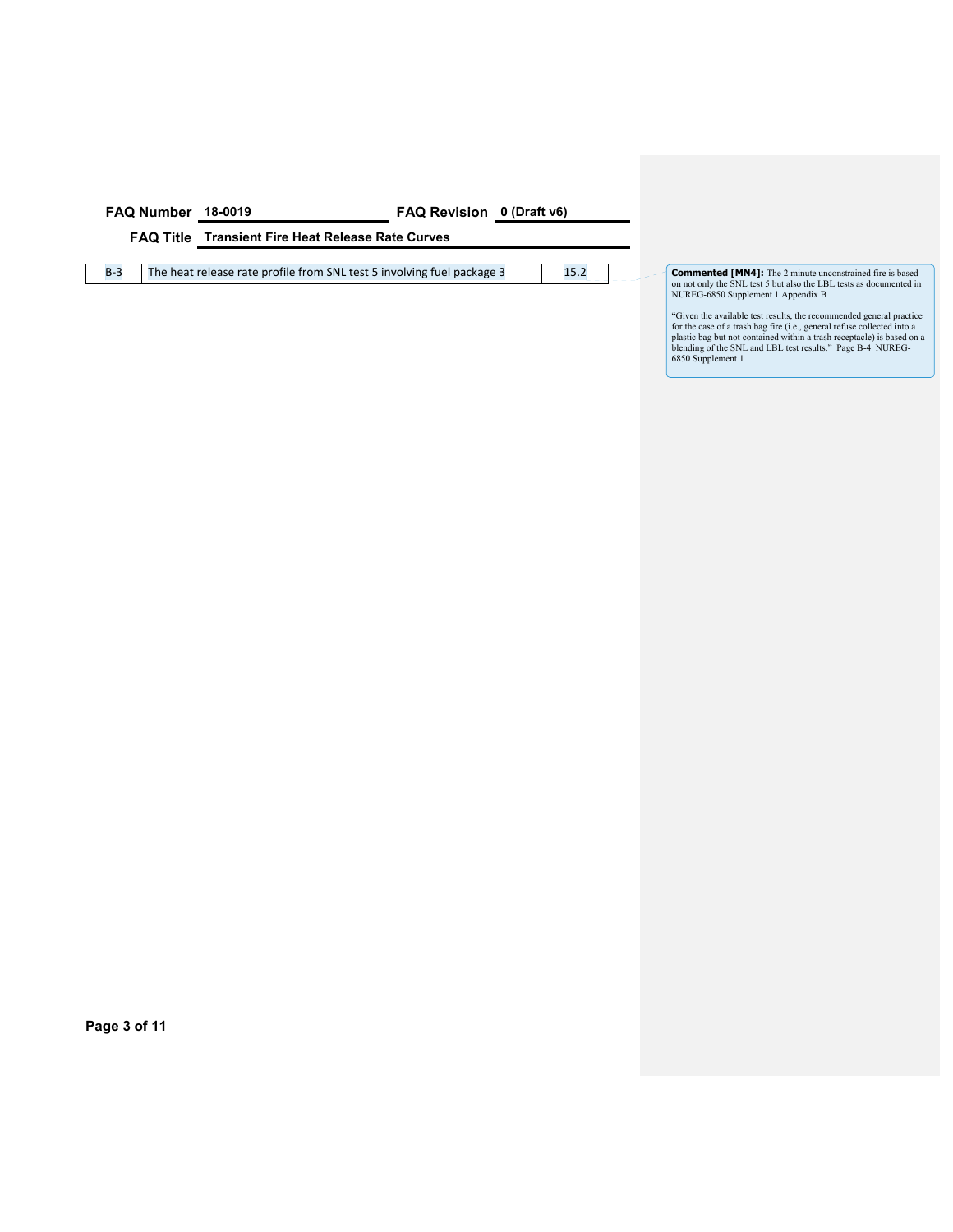#### **FAQ Number 18-0019 FAQ Revision 0 (Draft v6)**

#### **FAQ Title Transient Fire Heat Release Rate Curves**

Based on the already defined t-squared growth rates, a 317 kW transient fire proposed in NUREG/CR-6850 uses 12.7 MJ for the uncontained 2 minute growth rate and 50.7 MJ for the 8 minute growth rate. The integral of t-squared is t-cubed/3. As the equations is divided by tsquared, the integrated energy for a t-squared growth is T/3.

12.7 MJ = 317 kW \* 120 seconds / 3 / 1000 kJ/MJ

50.7 MJ = 317 kW \* 480 seconds / 3 / 1000 kJ/MJ

$$
\dot{Q}(t) = HRR \text{ at time } t \text{ (kW)}
$$
\n
$$
t = \text{time } (s)
$$
\n
$$
\dot{Q}_{\text{onick}} = \text{Steady Stats HRR (kW)}
$$
\n
$$
\tau = \text{time to reach peak } (s)
$$
\n
$$
B_{\text{proveck}} = \text{energy used during growth (MJ)}
$$
\n
$$
\dot{Q}(t) = \dot{Q}_{\text{proek}} * \left(\frac{t}{\tau}\right)^2
$$
\n
$$
B_{\text{proveck}} = \int_{0}^{t} \dot{Q}(t) dt = \int_{0}^{t} \dot{Q}_{\text{proek}} * \left(\frac{t}{\tau}\right)^2 dt = \frac{\dot{Q}_{\text{proek}} * \tau^2}{3 * \tau^2}
$$

If the remaining energy is assigned directly to the steady state burn duration, then the remaining burn durations for each test would be:

| Table 2                                                                 |  |
|-------------------------------------------------------------------------|--|
| <b>Maximum Steady Burn Duration given Conservation of Test Energies</b> |  |

|       |                           |                         | <b>Non-Contained Fires</b><br>(time in minutes) |                                                                |          | <b>Contained Fires</b><br>(time in minutes) |                |                       |
|-------|---------------------------|-------------------------|-------------------------------------------------|----------------------------------------------------------------|----------|---------------------------------------------|----------------|-----------------------|
|       |                           |                         |                                                 |                                                                |          |                                             | <b>MJ Used</b> |                       |
| #     | <b>Total</b><br><u>MJ</u> | <b>HRR</b><br><u>kw</u> | mins                                            | <b>MJ Used in</b><br>Growth<br><b>Steady</b><br>Growth<br>mins |          | Growth<br>mins                              | $in$<br>Growth | <b>Steady</b><br>mins |
| $A-1$ | 33.5                      | 317                     | N/A                                             | N/A                                                            | N/A      | 8                                           | 50.7           | $\Omega$              |
| $A-2$ | 74.3                      | 317                     | N/A                                             | N/A                                                            | N/A      | 8                                           | 50.7           | 0.2                   |
| $A-3$ | 239                       | 317                     | N/A                                             | N/A                                                            | N/A      | 8                                           | 50.7           | 8.8                   |
| $B-3$ | 15.2                      | 317                     | ว                                               | 12.7                                                           | $\Omega$ | N/A                                         | N/A            | $\Omega$              |

**Commented [MN6]:** Using this value when corresponding to the actual test results overlooks the distribution of possible heat release values presented in NUREG-6850 and only focuses on the 98<sup>th</sup> precentile HRR point value purposes it is at odds with the severity factors that are used in practice when applying the current method on a scenario basis.

**Commented [MN7]:** This would be a more illustrative tool if the HRR's were normalized to show how the new generic HRR profiles match up with previous test data

**Commented [MB8]:** None of the fires in this table were 317 kW.

**Page 4 of 11** 

**Commented [MB5]:** This approach only calculates the total energy released during the growth phase of a fire or given test but appears to ignore any energy released thereafter.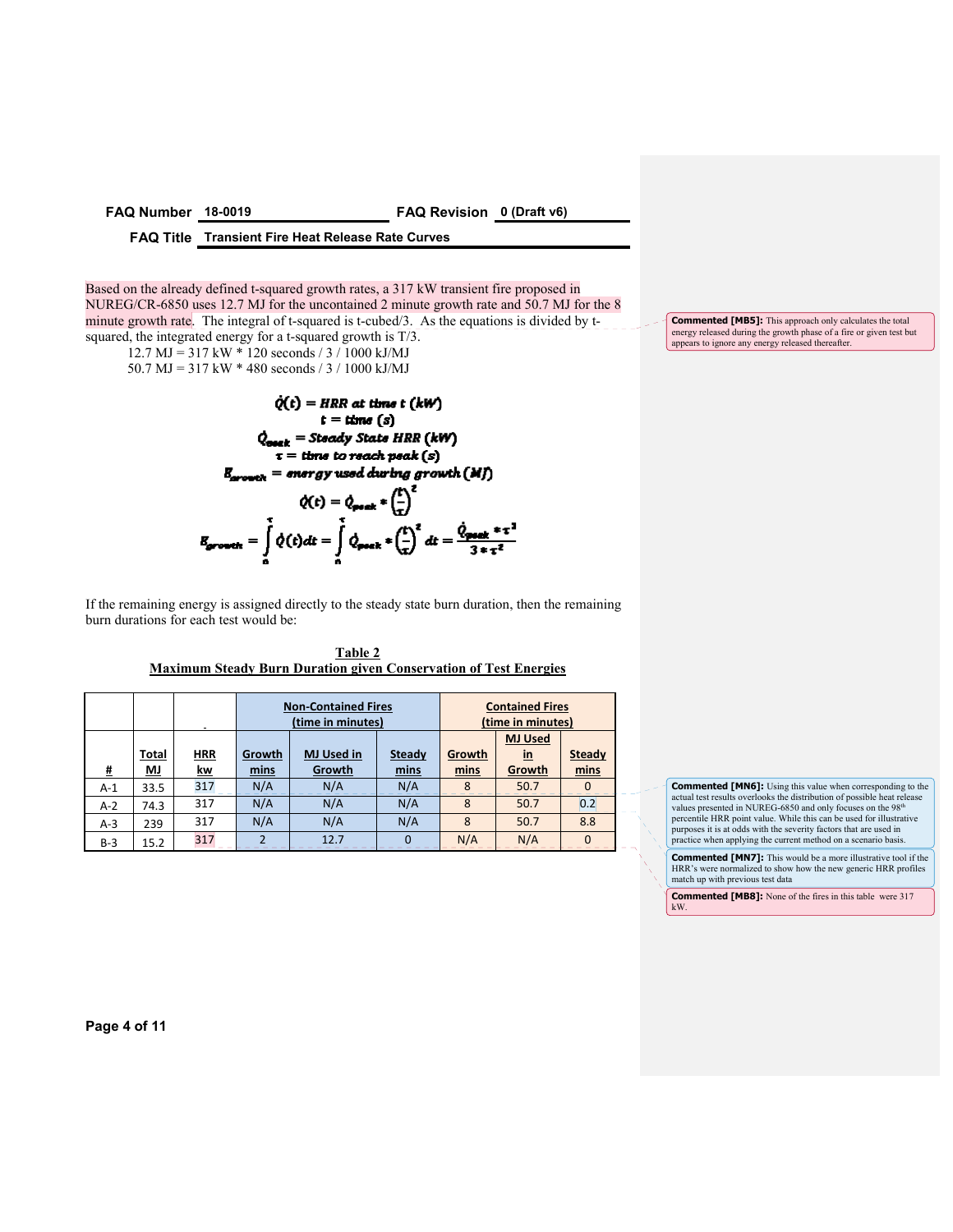

**FAQ Title Transient Fire Heat Release Rate Curves** 



**Commented [MN9]:** This is my calculation if I were to assume you are continuing a steady state 317 fire in the table above. I get different results for the projected times

**Commented [MB10]:** See previous comment. This approach relies on a critical error in the math being used. This error is then continued through the rest of the FAQ.

**Commented [MB11]:** The first half of this sentence appears to contradict the second half since the PRA should reflect the underlying fire phenomena.

**Commented [MB12]:** How is this supported by the estimations provided in Attachment 1 other than conserving total energy released? What is the significance or benefit of analyzing a smaller fire over a longer duration compared to analyzing a larger one for a shorter duration? This should be discussed in the purpose section.

 $NURE$ G/CR-6850 Appendix Lappendix a densite growth curve for a stypical steps and cabinet: 12 minutes t-squared growth, 8 minutes peak burn, and 19 minutes linear decay.

If these same ratios were applied to transient scenarios the resultant growth curves would be:

| <b>Transient Growths Ratios from Electrical Cabinet Growth</b> | Table 3                   |       |       |  |  |  |  |
|----------------------------------------------------------------|---------------------------|-------|-------|--|--|--|--|
| <b>Transient</b>                                               |                           |       |       |  |  |  |  |
|                                                                | <b>Electrical</b><br>mins | 2-min | 8-min |  |  |  |  |
| t-Squared                                                      | 12                        | 2     | 8     |  |  |  |  |
| Peak                                                           |                           | 1.3   | 5.3   |  |  |  |  |
| <b>Linear Decay</b>                                            |                           | 3.2   | 12.7  |  |  |  |  |

The final piece of data is the peak burn durations and decay time from the NUREG/CR-6850 Supplement 1 Appendices A and B tests. This is summarized as:

|                                                     |  | Table 4 |  |  |
|-----------------------------------------------------|--|---------|--|--|
| NUREG/CR-6850 Supplement 1 Appendices A and B tests |  |         |  |  |
|                                                     |  |         |  |  |

| # | <b>Total</b><br><b>Energy</b><br>(MJ) | Peak<br>(min) | <b>Decay</b><br>(min) |
|---|---------------------------------------|---------------|-----------------------|
|   | 33.5                                  | 40            | 15                    |
| 2 | 74.3                                  | 50            | 15                    |
| 3 | 239                                   | 10            | 50                    |

**Commented [MB13]:** These decay durations don't appear to have come from Attachment 1.

**Page 5 of 11**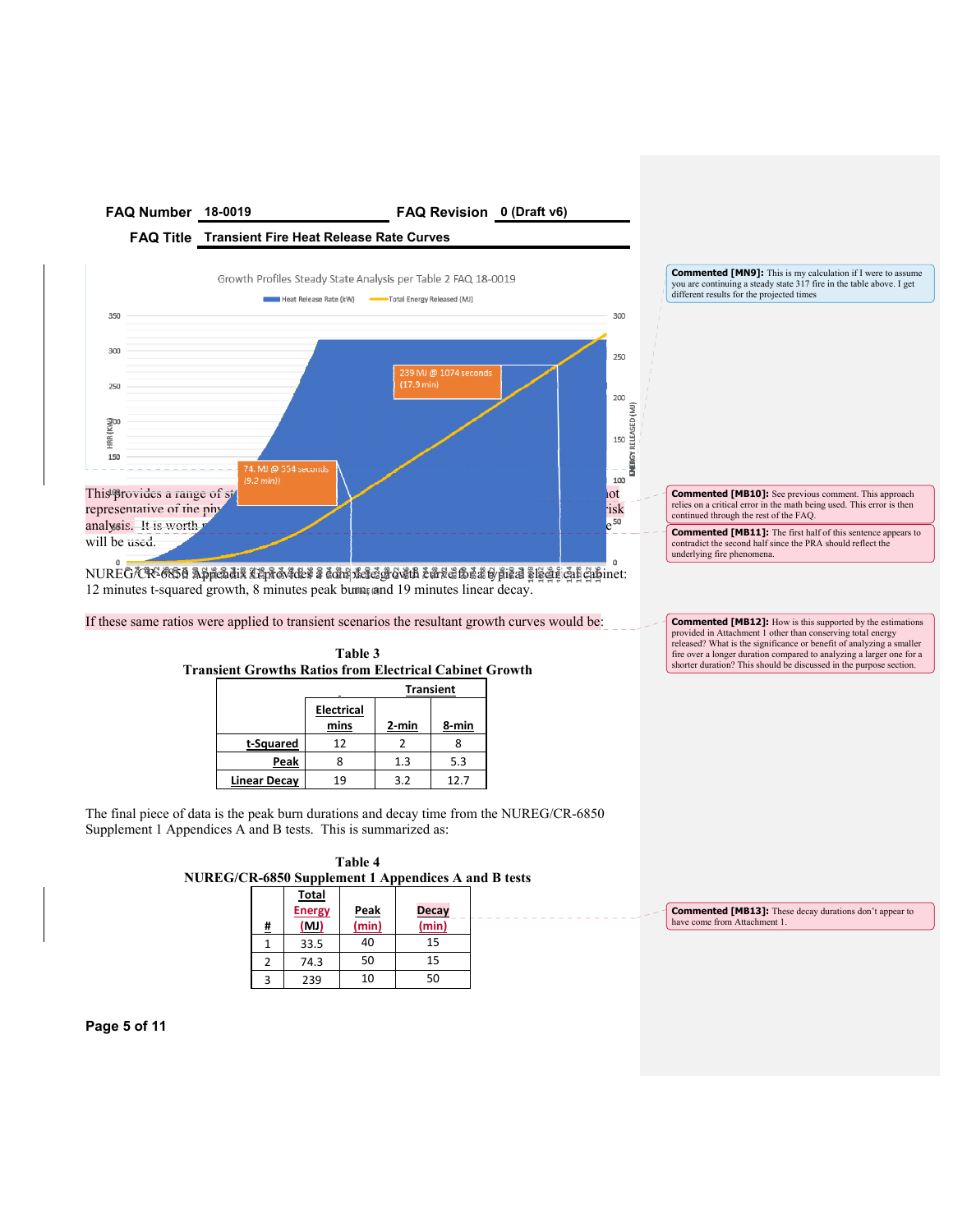| FAQ Number 18-0019 |                                                          | FAQ Revision 0 (Draft v6) |  |
|--------------------|----------------------------------------------------------|---------------------------|--|
|                    | <b>FAQ Title Transient Fire Heat Release Rate Curves</b> |                           |  |
|                    |                                                          |                           |  |

This shows a wide range of peak burn durations and decay times. The combination of this information should be done to ensure realistic modeling of transient fires. As peak HRR is already covered by existing guidance, the total amount of energy released should be the main driver in the establishment of the full growth profile.

In general, the peak heat release rate will be shorter than the growth, but to persevere the energy deposited the 2- min transient fire is considered to be twice as long as the peak time. The 8 minute transient fire is 2/3 of the peak time. The linear decay times are considered to be double the peak times.

**Commented [MB14]:** This statement doesn't make sense. How can a peak HRR be shorter than growth? Perhaps this is referring to peak duration vs. growth duration? This paragraph requires clarification.

**Commented [MN15]:** Why? Also I cannot back calculate this 2/3 value anywhere in the following results or conclusions.

**Page 6 of 11**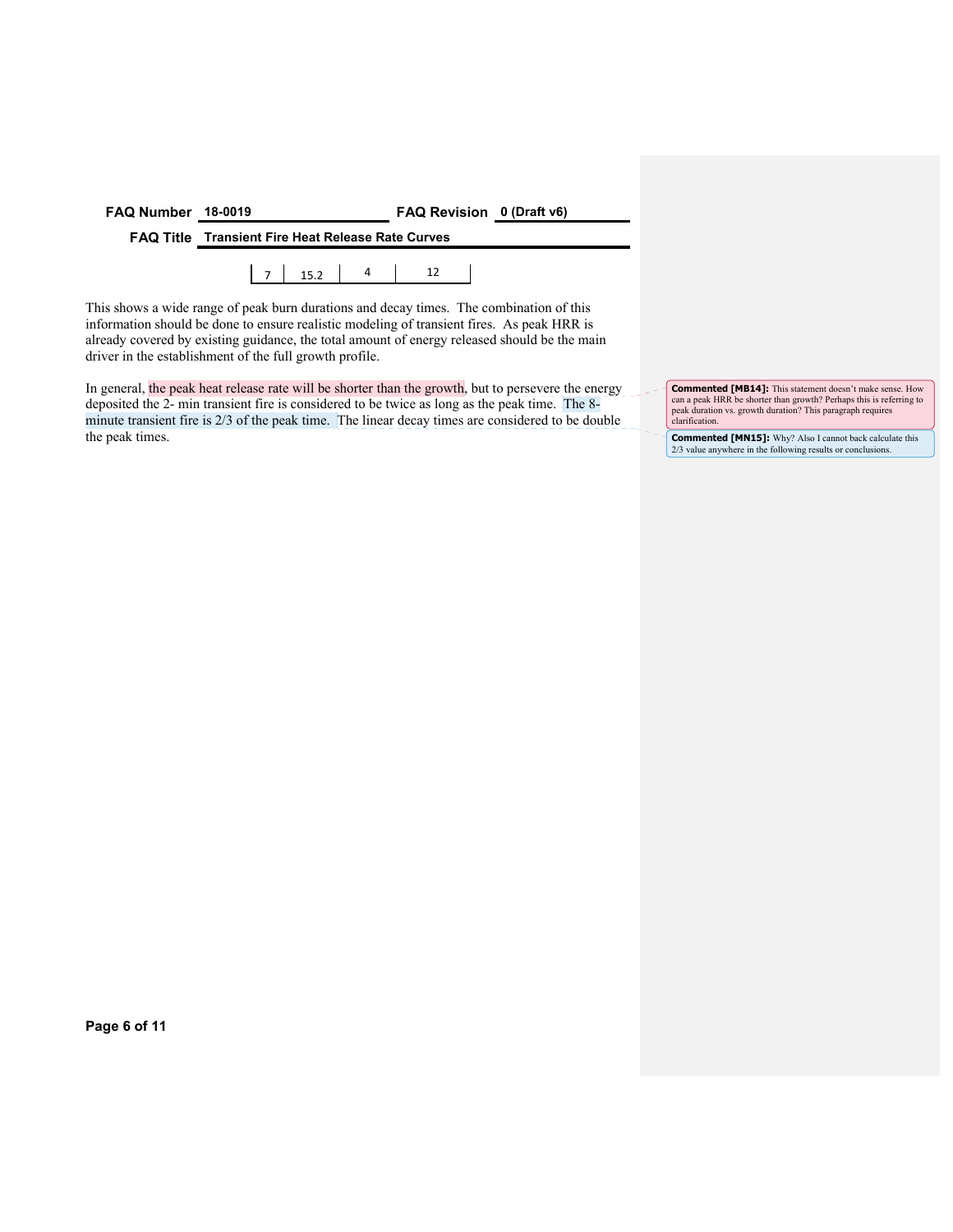**FAQ Number 18-0019 FAQ Revision 0 (Draft v6)** 

**FAQ Title Transient Fire Heat Release Rate Curves** 

| Table 5                                    |
|--------------------------------------------|
| <b>Recommended Transient Growth Curves</b> |

|                     | <b>Transient</b>  |       |       |       |                    |
|---------------------|-------------------|-------|-------|-------|--------------------|
|                     | $2$ -min<br>8-min |       |       |       | 317 kW MJ Released |
| t-Squared           |                   |       |       | 12.7  | 50.7               |
| Peak                |                   |       | 114.1 |       | 133.1              |
| <b>Linear Decay</b> | 12<br>14          |       |       | 114.1 | 133.1              |
|                     |                   |       |       |       |                    |
|                     |                   | Total |       | 241   | 317                |

These transient curves when used with a 317 kW peak HRR fire provide a bounding amount of energy released compared to the testing results shown in Attachment 1 of this FAQ. The total amount of energy released is the most important metric beyond the peak heat release rate which is already defined. As these curves bound the energy released in testing, this provides a reasonable representation of the room heat-up.

**If appropriate, provide proposed rewording of guidance for inclusion in the next Revision:** 

Replace the guidance in NUREG/CR-6850 Supplement 1 Section 17 with Table 5 representing the full growth profile.

**Commented [MN16]:** This entire method appears to be based on matching the total energy released from testing to the total energy released in the hypothetical timeline of fire growth using the bounding value of 317 kw.

However, the value chosen to bound seems to be 239 kW based on test # A3. The 2 minute fire growth time from NUREG6850 is not based on any data from the A series of tests and therefore does not correlate to this value.

Also in Table 5 I do not understand why the 8 min growth cases are intrinsically linked to a total energy release of 317 MJ. There is no link in the data or total energy release to the 317 kW/m^2-s to tie these two values together.

Also the NIST tests are not investigated for the 8 minute case which may show a larger total energy release than test #A3

**Commented [MN17]:** Time to Peak, Steady Burning, Time to Decay would be more consistent with the 6850 terminology per table G-2

**Commented [MB18]:** The table to the right should be given a better label, i.e., Total energy released (MJ) from a 317 kW using the recommended profiles.

**Commented [MB19]:** This is only true because you only included test fires with peak HRRs much lower than 317 kW.

**Page 7 of 11**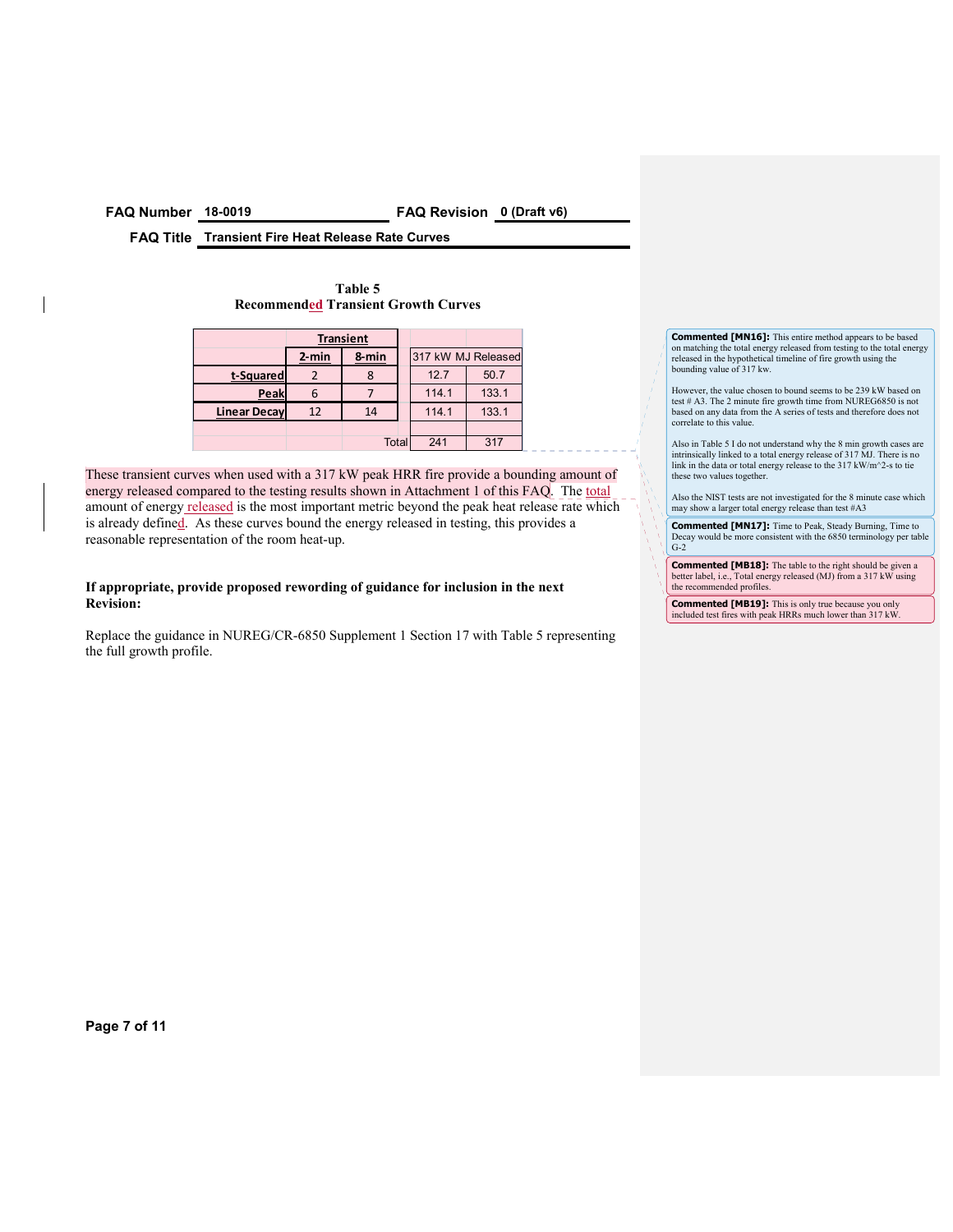**FAQ Number 18-0015 FAQ Revision 0 (Draft v6)** 

**FAQ Title Transient Fire Growth Curve** 

# **Attachment 1**

The total **MJs** energy released in MJs for each of the tests contained in NUREG/CR-6850 Supplement 1 Appendices A and B is estimated by discretized estimating the bounding HRR distribution shown in each Figure. This is done by noting the key time points where the HRR changes in an Excel chart. The kJ-HRR for each discretized step is changing estimated by multiplying the seconds for each step by the average HRR for the endpoint of the step (i.e. linear ramp). The  $\frac{k+HRR}{r}$  for all the steps are then summed. This total is divided by 1000 to convert to total MJs released. The analysis for each curve follows:



**MJ Released for NUREG/CR-6850 Supplement 1 Figure A-1** 

#### **Page 8 of 11**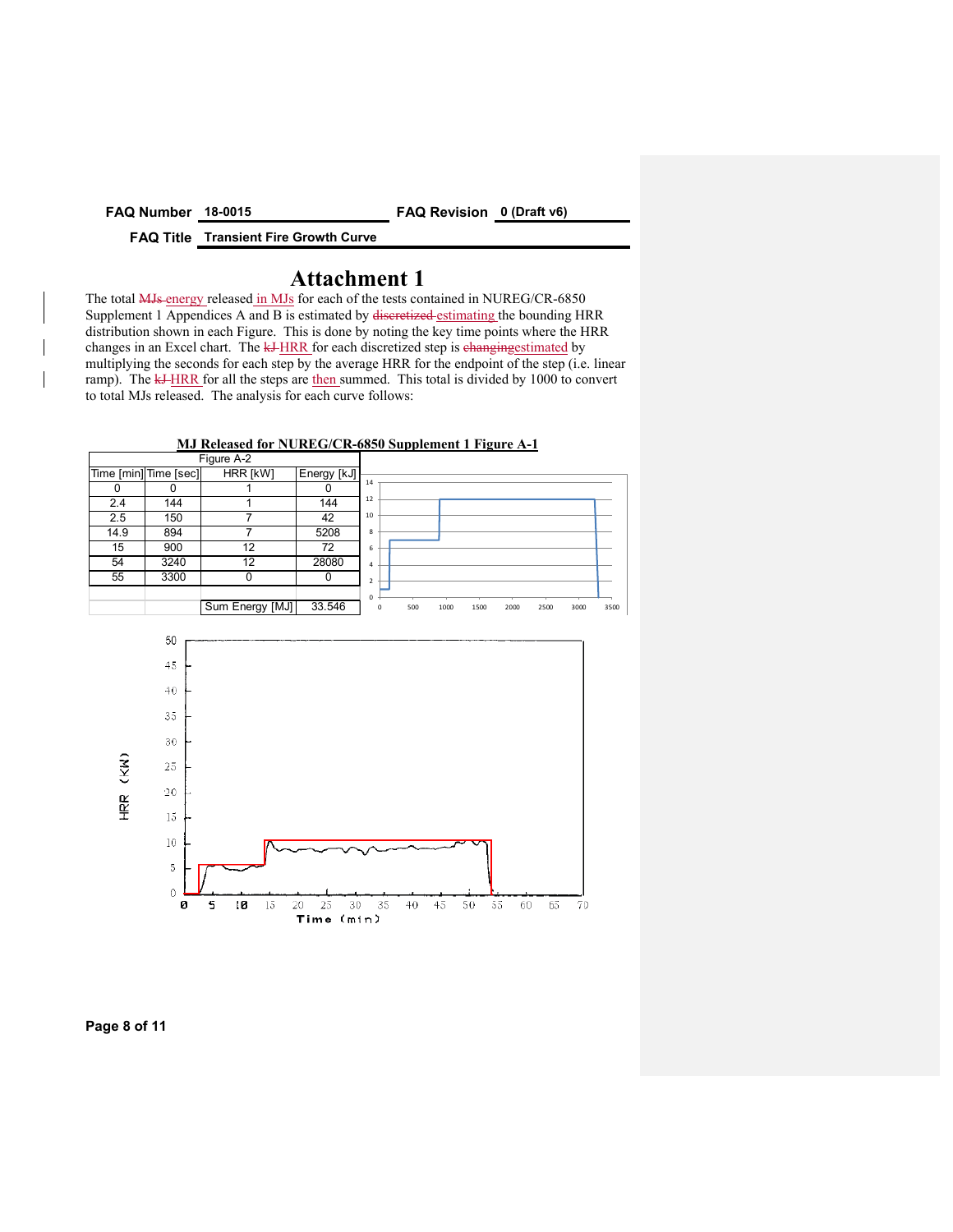**FAQ Number 18-0015 FAQ Revision 0 (Draft v6)** 

**FAQ Title Transient Fire Growth Curve** 

# **Attachment 1 MJ Released for NUREG/CR-6850 Supplement 1 Figure A-2**





**Page 9 of 11**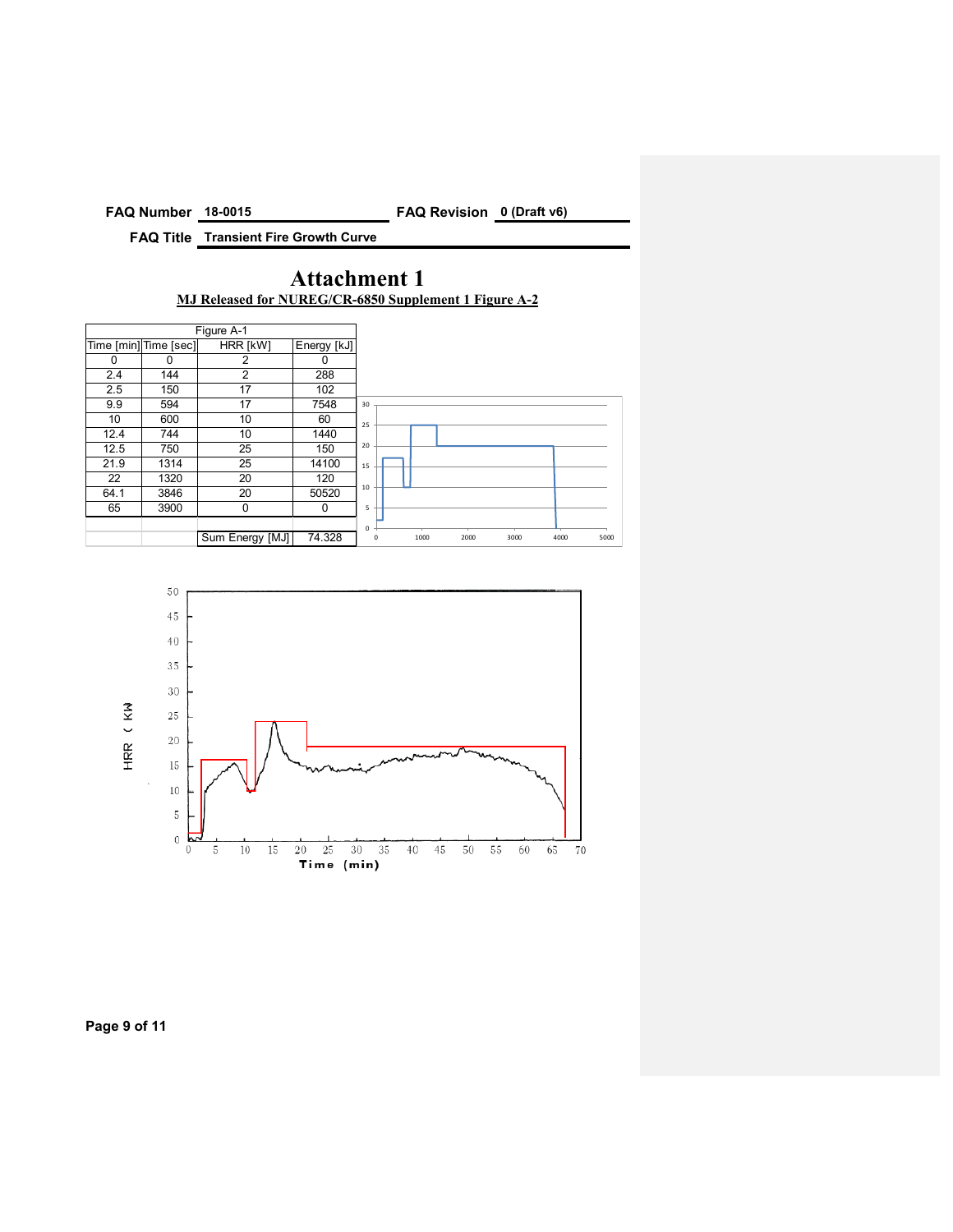**FAQ Number 18-0015 FAQ Revision 0 (Draft v6)** 

**FAQ Title Transient Fire Growth Curve** 

# **Attachment 1 MJ Released for NUREG/CR-6850 Supplement 1 Figure A-3**





**Page 10 of 11**